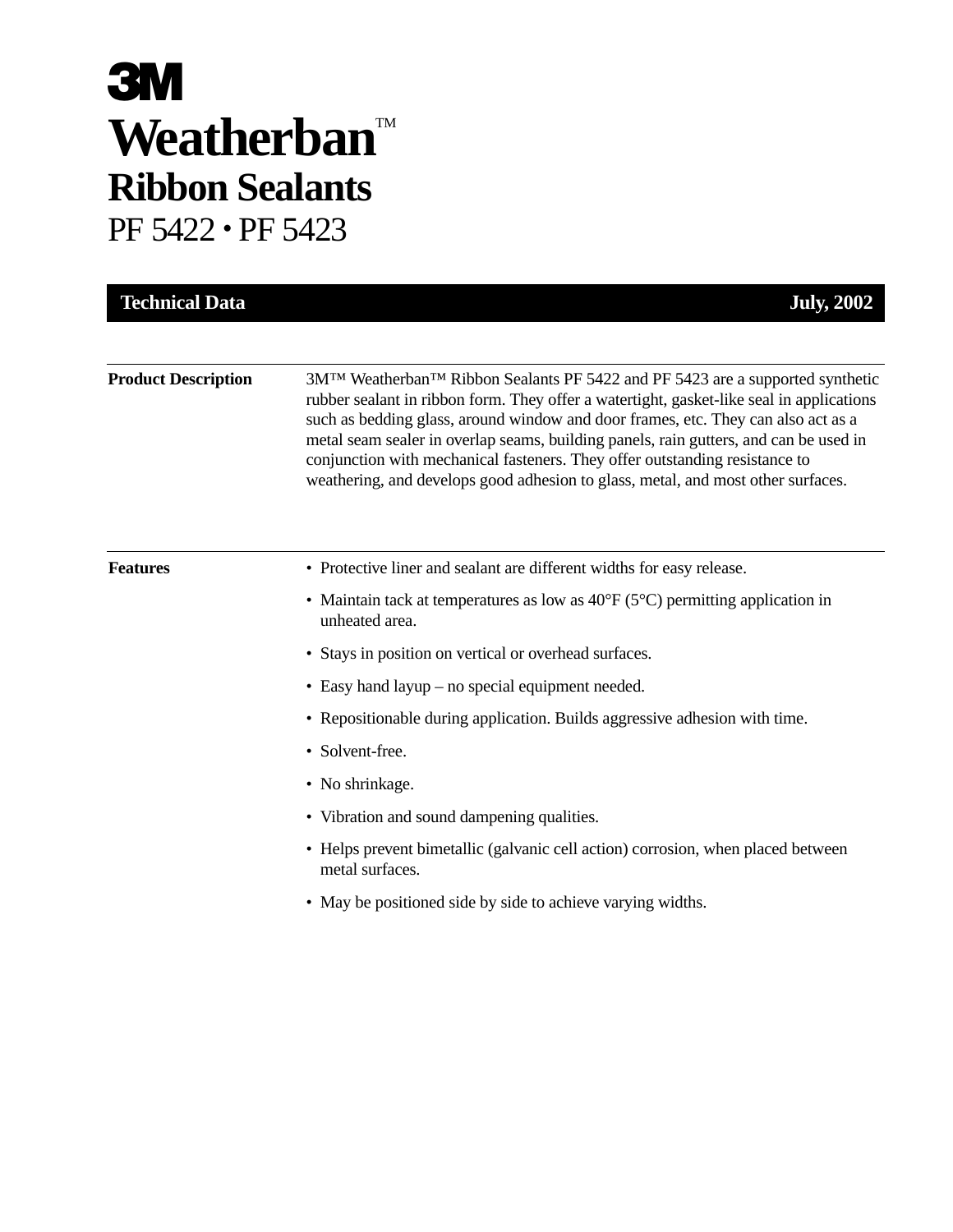## **Weatherban™ Ribbon Sealants**

PF 5422 • PF5423

|                                    | Weatherban PF 5422                                                             | Weatherban PF 5423                                                 |
|------------------------------------|--------------------------------------------------------------------------------|--------------------------------------------------------------------|
| Base:                              | Oil Soluble Elastomer                                                          | Oil Soluble Elastomer                                              |
| <b>Specific Gravity (approx.):</b> | 1.52                                                                           | 1.52                                                               |
| Form:                              | Tacky Pre-formed<br>Ribbon Sealant with<br><b>Cotton Thread Scrim</b>          | Tacky Pre-formed<br><b>Ribbon Sealant</b>                          |
| Solids Content (approx.):          | 100% by weight                                                                 | 100% by weight                                                     |
| <b>Flash Point:</b>                | None                                                                           | <b>None</b>                                                        |
| Thickness (inches):                | $\frac{1}{8}$                                                                  | 1/16                                                               |
| Color:                             | <b>Black</b>                                                                   | <b>Black</b>                                                       |
| Hardness (approx.):                | $(1/16"$ Thick Sealant)<br>Shore A = $30 \text{ @ } 75^{\circ}F (24^{\circ}C)$ | ( <sup>1</sup> /16" Thick Sealant)<br>Shore A = 30 $@$ 75°F (24°C) |
| Width (inches):                    | $\frac{3}{8}$ , $\frac{1}{2}$ , $\frac{3}{4}$ , 1, 1 $\frac{1}{2}$ , 2         | $\frac{3}{4}$ , $\frac{3}{8}$ , $\frac{7}{8}$ , 1                  |

#### **Typical Physical Properties**

**Note: The following technical information and data should be considered representative or typical only and should not be used for specification purposes.**

#### **Handling/Application Information** All surfaces to which 3M™ Weatherban™ Ribbon Sealant PF 5422 and PF 5423 are applied should be free from dust, dirt, grease or other contamination. Temperature of the sealant and surfaces to be bonded should be 40°F (4°C) or above. Weatherban PF 5422 and PF 5423 are supplied in roll form on a liner. Lay or press the sealant in place, remove and discard the liner. Weatherban PF 5422 and PF 5423 have sufficient tack to adhere to most surfaces at temperatures as low as 40°F (4°C). Cleanup can be accomplished with a solvent such as 3M™ Scotch-Grip™ Solvent No. 2 or 3M™ Citrus Base Industrial Cleaner.\* **\*Note:** When using solvents, extinguish all ignition sources and follow the manufacturer's precautions and directions for use.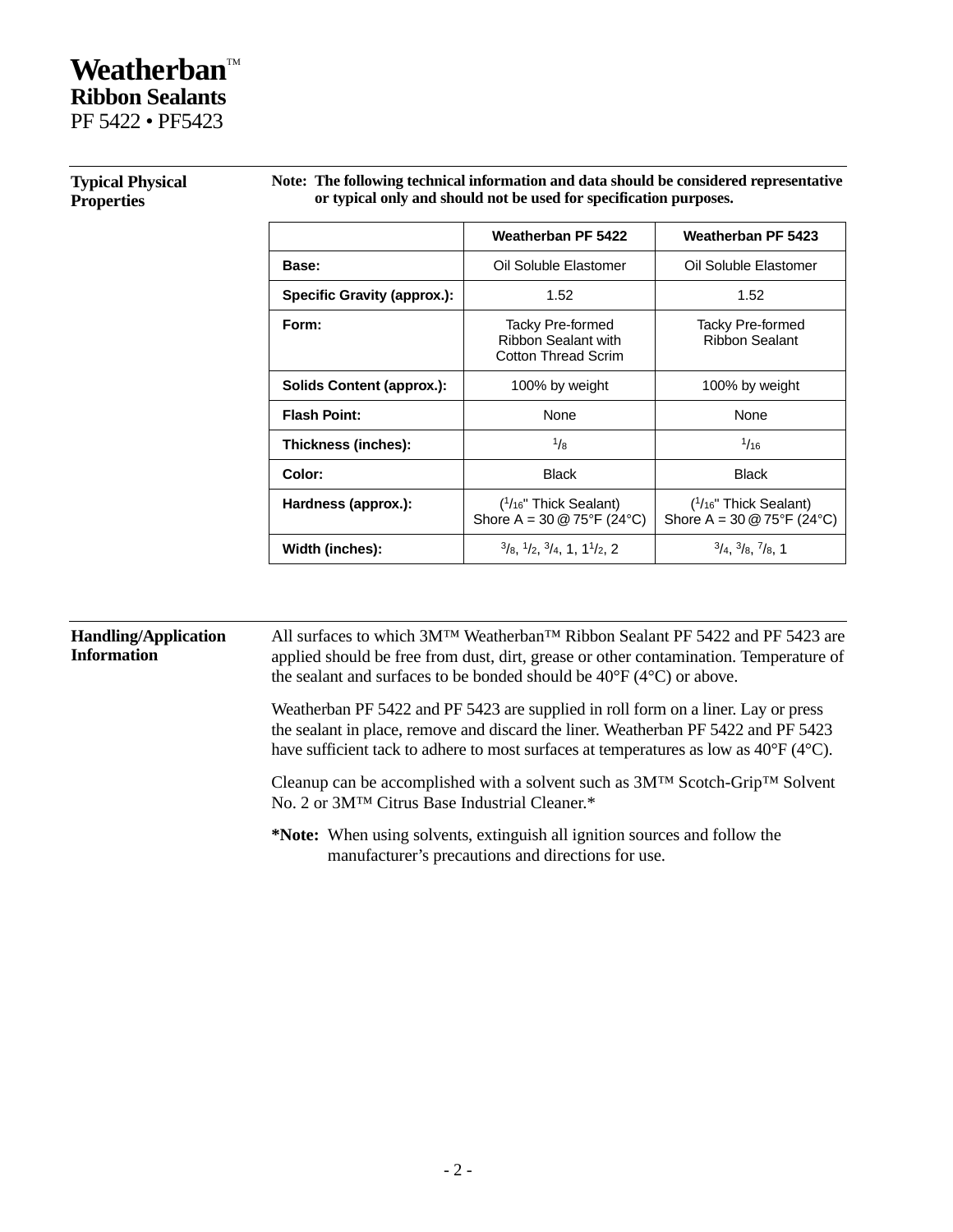### **Weatherban™ Ribbon Sealants** PF 5422 • PF5423

| <b>Typical Performance</b><br><b>Characteristics</b> | Note: The following technical information and data should be considered representative<br>or typical only and should not be used for specification purposes.<br><b>Water Resistance</b> – After a $1/16$ " ribbon is sandwiched between two galvanized<br>panels and immersed in water for 7 days at $75^{\circ}F(24^{\circ}C)$ , the sealer remains<br>unaffected and the panels show no sign of corrosion.                    |                       |                           |                            |                                                                                                                                                                                                                         |
|------------------------------------------------------|---------------------------------------------------------------------------------------------------------------------------------------------------------------------------------------------------------------------------------------------------------------------------------------------------------------------------------------------------------------------------------------------------------------------------------|-----------------------|---------------------------|----------------------------|-------------------------------------------------------------------------------------------------------------------------------------------------------------------------------------------------------------------------|
|                                                      |                                                                                                                                                                                                                                                                                                                                                                                                                                 |                       |                           |                            | <b>Tensile and Elongation at 5"/Minute</b> – Was measured at tensile $=$ 33 psi and<br>elongation = $200\%$ .<br><b>Flow Resistance</b> – $1''$ x $1''$ x $1/8''$ specimen under 10 pounds compression for<br>24 hours. |
|                                                      |                                                                                                                                                                                                                                                                                                                                                                                                                                 |                       | @ 75°F (24°C)<br>(inches) | @ 120°F (49°C)<br>(inches) |                                                                                                                                                                                                                         |
|                                                      |                                                                                                                                                                                                                                                                                                                                                                                                                                 | Decrease in thickness | 0.015                     | 0.025                      |                                                                                                                                                                                                                         |
| Increase in length, width                            |                                                                                                                                                                                                                                                                                                                                                                                                                                 | 0.031                 | 0.062                     |                            |                                                                                                                                                                                                                         |
|                                                      | Low Temperature Flexibility - $3M^{TM}$ Weatherban <sup>TM</sup> Ribbon Sealant PF 5422 and<br>PF 5423 placed on a 0.040" bare aluminum panel and bent over a 1/2" diameter<br>mandrel at -40°F (-40°C) exhibited excellent flexibility with no loss of adhesion.<br>Note: Weatherban PF 5422 and PF 5423 are not resistant to oil, gasoline, or<br>solvents and should not be used in applications where exposure is possible. |                       |                           |                            |                                                                                                                                                                                                                         |
| <b>Storage and Shelf Life</b>                        | <b>Storage:</b> Store product at $60-80$ °F (15-27°C) for maximum storage life. Higher<br>temperatures reduce normal storage life. Rotate stock on a "first in-first out" basis.<br>Shelf Life: When stored at the recommended conditions in the original unopened<br>package, this product has a shelf life of 24 months.                                                                                                      |                       |                           |                            |                                                                                                                                                                                                                         |